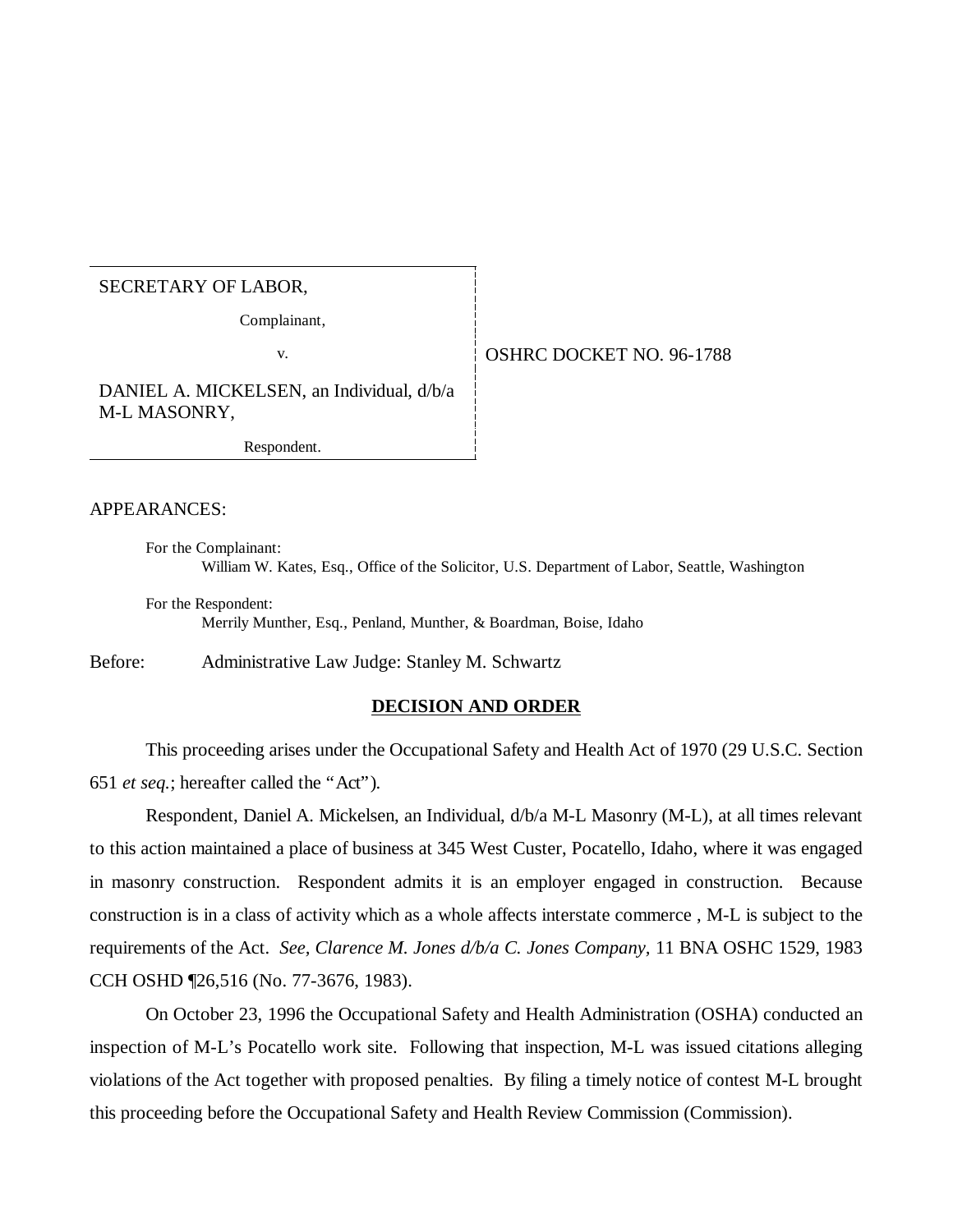On April 30, 1997, a hearing was held in Boise, Idaho. The parties have submitted briefs and this matter is ready for disposition.

#### **The Inspection**

As a threshold matter, M-L argues that the Secretary failed to abide by its own procedures when it initiated the October 1996 inspection in response to a complaint from a disinterested party.

#### *Facts*

On October 15,1996 Michael Pettaway, the area organizer for Sheet Metal Workers Local 60, passed M-L's construction site on his way to his office (Tr. 14). Pettaway noticed masonry workers lowering the platform of a masonry scaffold at the northwest corner of the building under construction (Tr. 15-16). At the hearing, Pettaway testified that he was concerned, because no fall protection was in use on the scaffolding (Tr. 17-18). Pettaway used his video camera to create a tape recording of M-L's operation, which he provided to OSHA (Tr. 18, 42).

On October 23, 1997, in response to Pettaway's complaint, OSHA Compliance Officer (CO) Virgle Howell visited M-L's work site.

 As noted by Respondent, The U.S. Department of Labor OSHA Field Inspection Reference Manual (FIRM) distinguishes between "formal" and "nonformal" complaints.

CO Howell testified that when nonformal complaints are received, the employer is generally contacted by phone and fax, informed of the alleged hazards, and asked to notify OSHA of the corrective actions then taken (Tr. 77). Generally nonformal complaints do not result in a site visit, unless the employer fails to respond satisfactorily (Tr. 78).

According to the FIRM, site inspection "shall be" scheduled as a result of all formal complaints. A formal complaint is one:

. . . alleging an imminent danger or the existence of a violation threatening physical harm, submitted by a current employee, a representative of employees (such as unions, attorneys, elected representatives, and family members), or present employee of another company if that employee is exposed to the hazards of the complained-about workplace. OSHA Instruction CPL 2.103.C.2.c.

Pettaway is neither an employee, nor a representative of M-L's or any other exposed employees (Tr. 34-39, 76); M-L maintains that OSHA should, therefore, have treated Pettaway's complaint as informal. CO Howell testified that the complaint was treated as a formal complaint because OSHA felt that Mr. Pettaway had been trained in, and was aware of safety hazards (Tr. 75-76).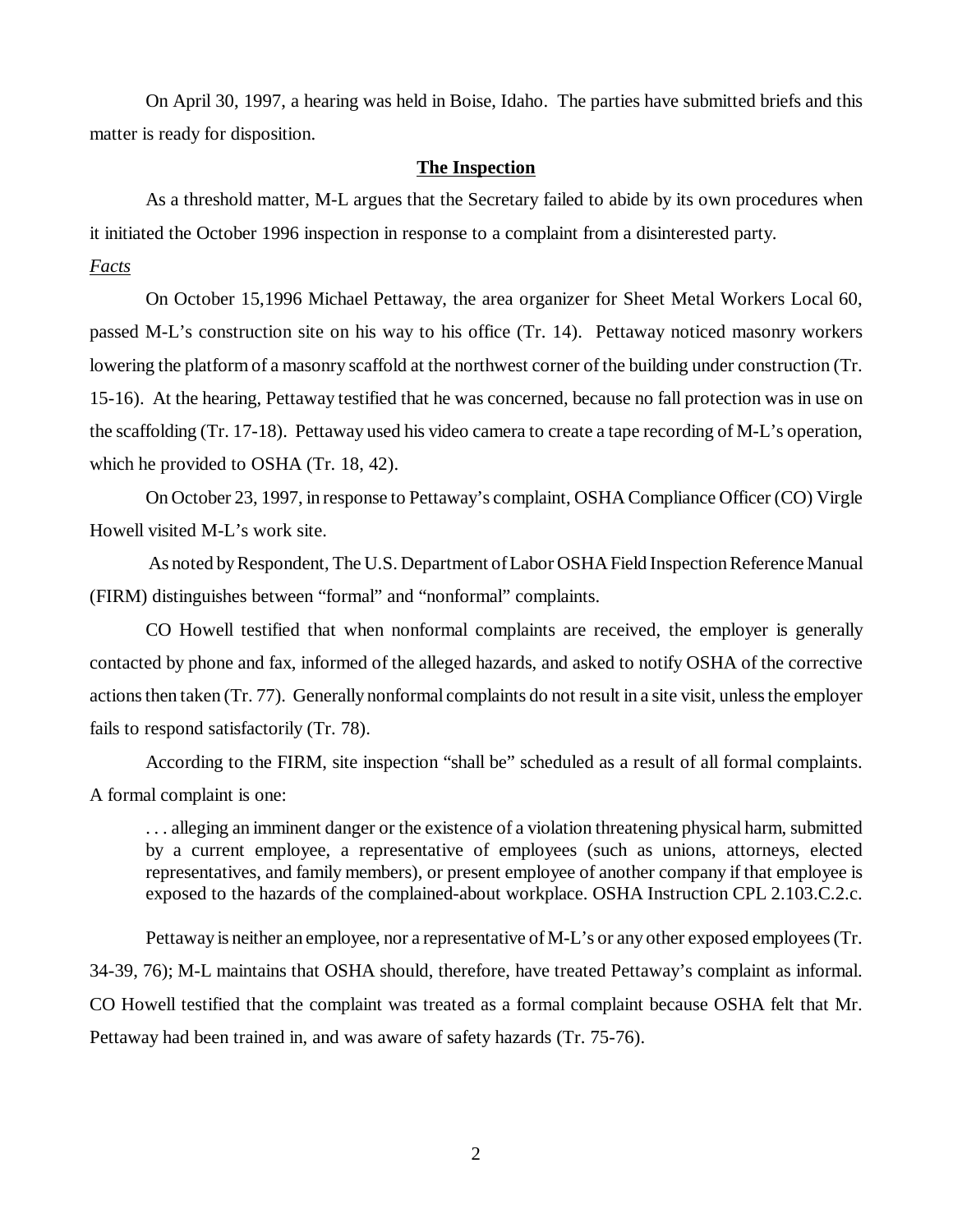## *Discussion*

The Commission has consistently rejected employers' attempts to hold the Secretary to internal guidelines, stating that OSHA enforcement guidelines are meant to promote efficiency and do not have the force and effect of law, nor do they accord important procedural or substantive rights to individuals. *Caterpillar, Inc.*, 15 BNA OSHC 2153, 2173, fn.24, 1991-93 CCH OSHD ¶29,962 (No. 87-0922, 1993). Thus, OSHA's initiation of a site visit, though it appears to have been contrary to its internal policies, is without legal significance and is not a defense either to the introduction of evidence obtained as a result of the inspection, or to the citation itself.  $\frac{1}{1}$ 

### **Alleged Violation of §1926.451(a)(4)**

Serious citation 1, item 2 alleges:

29 CFR 1926.451(a)(4): Standard guardrails and toeboards were not installed on all open sides of scaffold platforms more than 10 feet above the ground or floor:

(a) North West wall of the construction site: On or about October 15, 1996, and at times prior there to, employees were exposed to an approximate 16 foot fall hazard after removing the guard rails prior to lowering the adjustable work deck for the scaffold that was manufactured by Non-Stop Scaffold.

### *Facts*

During the October 23, 1996 inspection, M-L's foreman, Chris Roidalch, identified the workers in the Pettaway video as M-L employees (Tr. 46). Masons worked on an outrigger which was lower than the scaffold platform and between the scaffold and the building under construction. Employees used the scaffold platform to move between and to operate winches which lowered the scaffold deck (Exh. P-1 through P-5).

According to Howell, Roidalch stated that guardrails were used when the scaffolding was going up, but that it was company policy to remove the guardrails when bringing the scaffolding down (Tr. 48, 120). Roidalch told Howell that the way the scaffold platform is winched down one side at a time causes the guardrails to become detached (Tr. 17, 49, 90). Roidalch explained that M-L was concerned that the loosened guardrails could strike employees on the ground below (Tr. 48). At the hearing, Dan Mickelsen testified that one of his employees was struck by a guardrail that fell and bounced into the employee's shoulder (Tr. 91).

<sup>&</sup>lt;sup>1</sup> In its post-hearing brief, M-L suggests that a contrary result is required under \$1903.11 Complaints by **employees**, and §1903.12 **Inspection not warranted; informal review**. This judge disagrees. Those sections afford rights only to complaining parties, not to employers.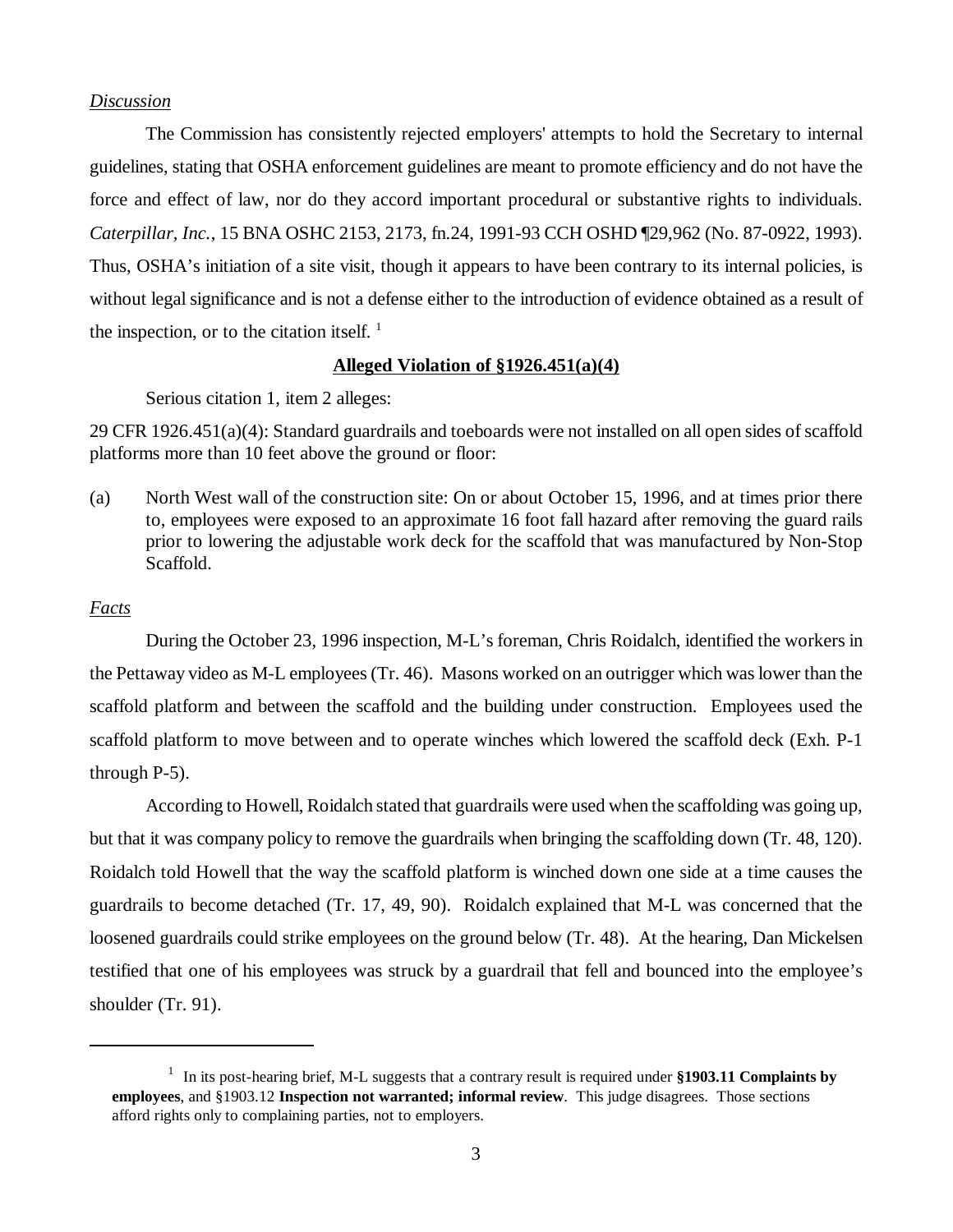Howell testified that if both sides of the platform were lowered in unison, the guardrails would remain in place (Tr. 49-50). Roidalch admitted that it would be possible to lower the scaffolding in such a manner that the guardrails would not come loose and fall (Tr. 51, 119). Mickelsen agreed that if there were an operator at each winch, keeping the scaffold deck level as it is lowered, the guardrails would remain in place no matter how fast or slow the deck was lowered (Tr. 107). Mickelsen also agreed that if each side of the platform were winched down no more than three or four inches at a time, the guardrails would probably remain in place (Tr. 105).

Mickelsen argued, however, that the manufacturer did not intend the deck to be lowered so slowly, pointing out that the winch has a higher gear for lowering the deck faster than it is raised (Tr. 106). Non-Stop's vice president, Justin Breithaupt, Jr. testified that the scaffolding deck can generally be lowered with the guardrails in place, although he was familiar with instances where the guardrails had come off during lowering (Tr. 128-30).

Mickelsen also testified that employees were dismantling the scaffold as it was lowered (Tr. 89, 111). Mickelsen stated that as the scaffold deck moved below each nine foot scaffold section, the extensions (9' vertical members) were removed and loaded on to a forklift (Tr. 92-93). Mickelsen also testified that some of the guardrails had to be removed to move the extensions from the scaffold deck to the forklift (Tr. 93). Breithaupt agreed that the guardrails can interfere with the removal of the extensions from the scaffolding (Tr. 126).

## *Discussion*

The cited standard provides:

Guardrails and toeboards shall be installed on all open sides and ends of platforms more than 10 feet above the ground or floor. . ..

It is clear from the record that M-L's employees were exposed to a fall hazard in excess of 10 feet while lowering an unguarded scaffold deck.<sup>2</sup> M-L, however, maintains that: 1) The requirements of §1926.451(a) do not apply to scaffolding which is being dismantled; 2) It is infeasible to maintain guardrails during the dismantling of the scaffold; 3) Any attempt to maintain guardrails during dismantling exposes employees on the ground to a greater hazard from falling guardrails.

**Applicability.** Respondent argues that the cited standard is inapplicable where scaffolding is being dismantled. In support, M-L cites *National Steel & Shipbuilding Company (National)*, 6 BNA OSHC

 $2$  This judge agrees that the masons working from the outrigger between the scaffold and the wall under construction do not appear to have been exposed to a fall hazard.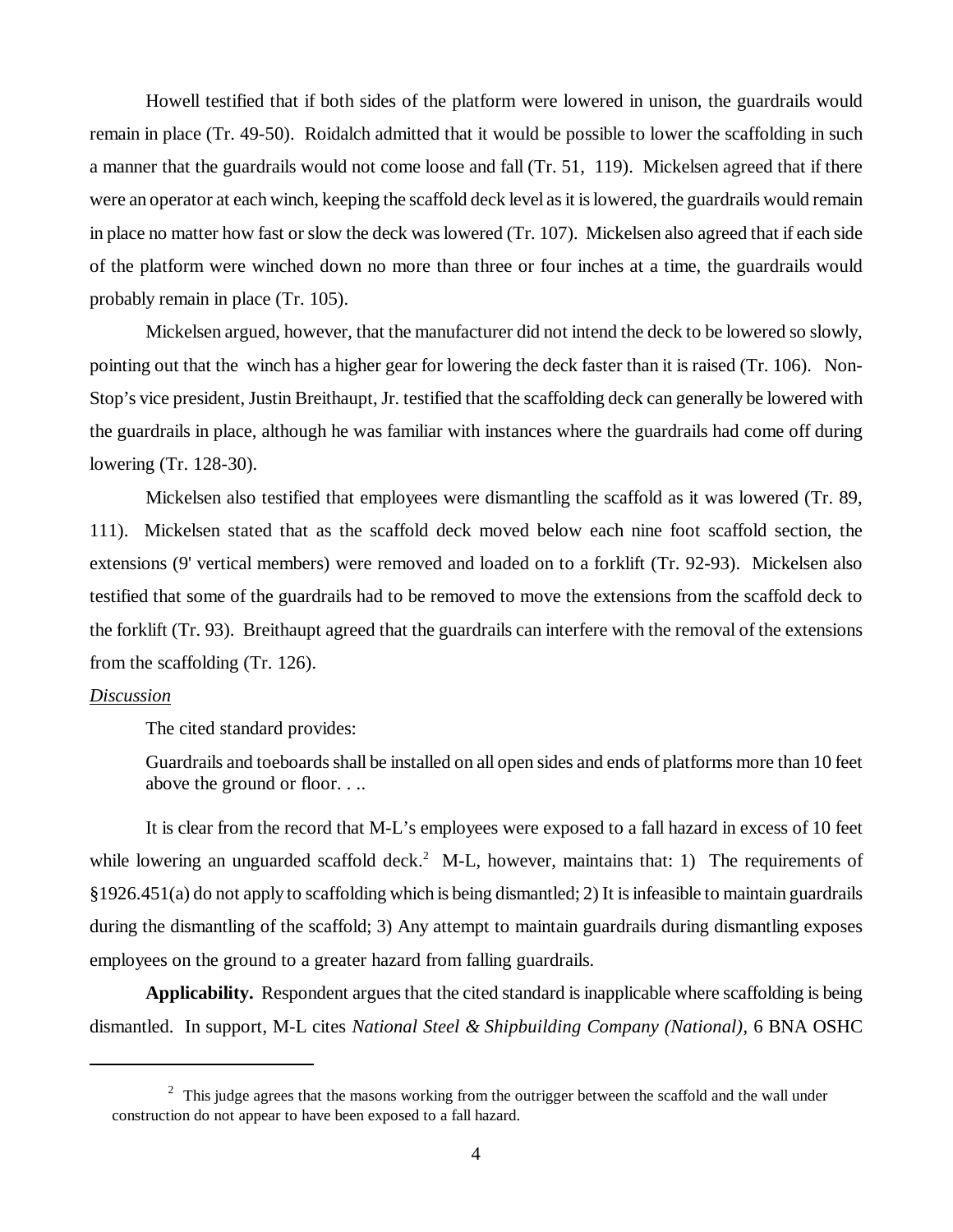1680, 1978 CCH OSHD ¶22,808 (Nos. 11011 & 11769, 1978) *aff'd.* 607 F.2d 311 (9th Cir. 1979). M-L's reliance on *National* is misplaced.

In *National* the Commission discussed dismantling operations and their effect on the requirements of §1916.41(i)(1), a maritime safety standard governing the guarding of scaffolding, staging, runways, or working platforms supported or suspended more than 5 feet above a solid surface, or any distance above water. In *National* the Commission explained that any exemption from the standard's guardrail requirements arises only when dismantling reaches the point where compliance with the standard becomes impossible. Moreover, the Commission held, there is no exemption from the standard's operation for employees engaged in activities unrelated to dismantling.

The cited construction standard,  $\S 1926.451(a)(4)$ , parallels the maritime standard discussed in *National*, and the Commission's holding in that case is applicable here. Here the cited standard is applicable to employees lowering the scaffold platform, an activity only tangentially related to dismantling the scaffold. Though no employees were actually observed dismantling the scaffold, the standard would also be applicable to those employees unless and until the dismantling operation made it impossible, or infeasible to retain the required guardrails.

**Infeasibility.** To establish the affirmative defense of infeasibility, an employer must show that 1) the means of compliance prescribed by the applicable standard would have been infeasible, in that (a) its implementation would have been technologically or economically infeasible or (b) necessary work operations would have been technologically or economically infeasible after its implementation, and (2) there would have been no feasible alternative means of protection. *V.I.P. Structures, Inc.,* 16 BNA OSHC 1873, 1994 CCH OSHD ¶30,485 (No. 91-1167, 1994).

M-L states that it would require three employees occupied solely with winching the work deck in order to ensure that the guardrails are not be pulled from the stanchions while the deck is lowered; M-L states that it would be economically infeasible to assign three of the five workers on this project to that task. The undersigned judge can find no support in the record for this contention. In fact Complainant's Exhibit P-1 and P-2 show that, at times, three employees were engaged in winching.

M-L contends that some guardrails must be removed during dismantling in order to load scaffold extensions onto a forklift. No employees were observed removing or offloading vertical extensions. M-L introduced no evidence describing this procedure, or its relation to lowering the scaffold deck. No witnesses testified that the guardrails had to be removed prior to removal of the extensions.

M-L failed to establish the affirmative defense of infeasibility.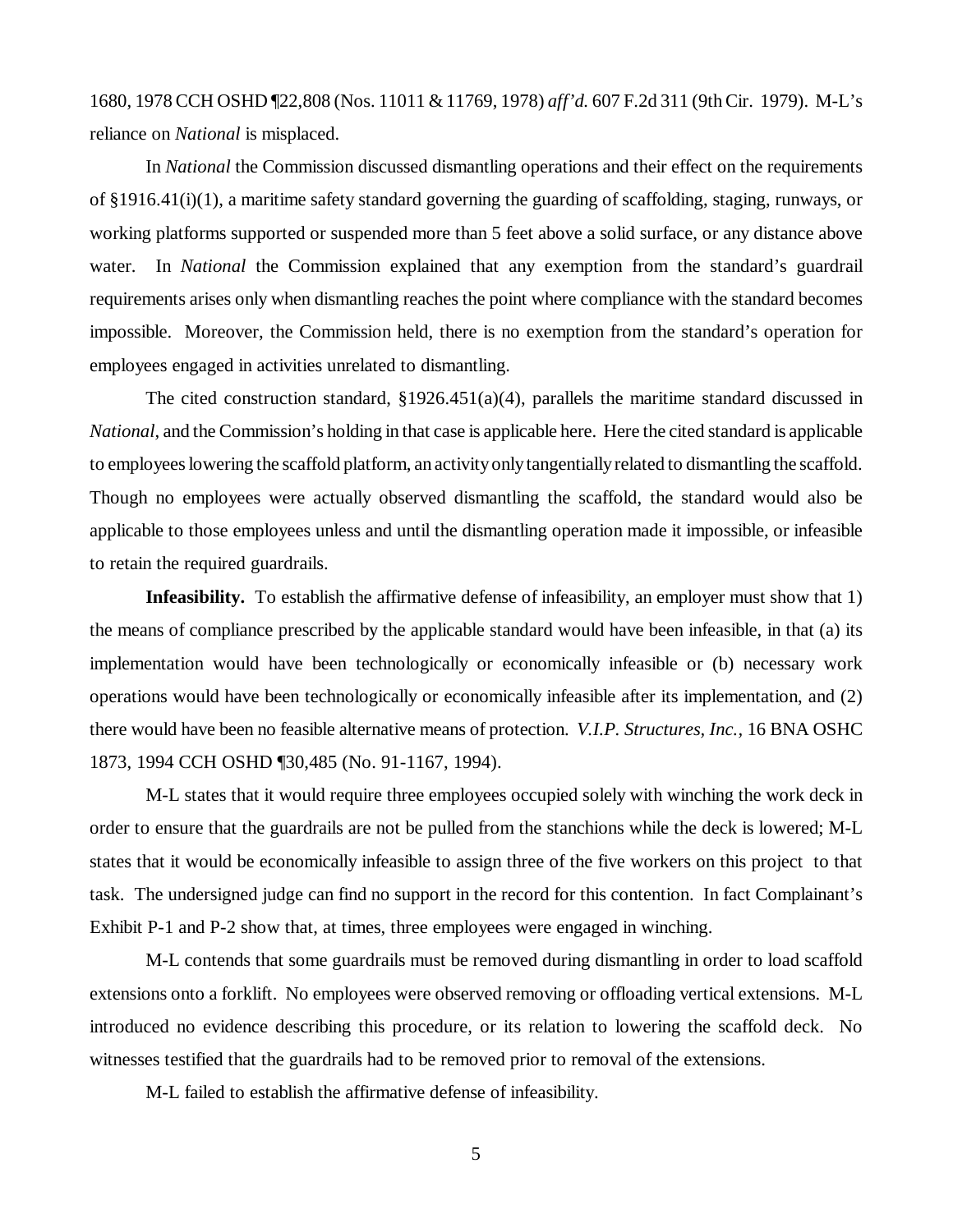**Greater Hazard.** In order to establish the greater hazard affirmative defense, the employer must show that 1) the hazards of compliance are greater than the hazards of non-compliance; 2) alternative means of protection are unavailable; and 3) an application for a variance would be inappropriate. *See Walker Towing Corp.*, 14 BNA OSHC 2072, 2078, 1991-93 CCH OSHD ¶29,239, p. 39,161 (No. 87-1359, 1991).

M-L failed to establish a greater hazard defense in that both Mickelsen and Roidalch agreed that it was possible to lower the scaffold platform in a way that would prevent the guardrails from becoming dislodged, thus eliminating the danger to employees on the ground. In addition M-L introduced no evidence establishing either that alternative means of protection were unavailable, or that an application for a variance would have been inappropriate.

M-L failed to establish the greater hazard defense.

#### *Penalty*

A penalty of \$1,400.00 was proposed for this item.

M-L is a small employer, with approximately 20 employees (Tr. 72). There were five employees at the Pocatello work site (Tr. 72). M-L had been cited for a similar guardrail violation within the prior three years (Tr. 73). The CO testified that no credit was given for good faith (Tr. 74).

Howell testified that an employee falling from the scaffold would probably suffer serious, debilitating injuries, such as broken bones (Tr. 61-62). Howell stated that the probability of a fall was higher because the scaffold decking came out of its brackets as the platform was lowered, causing the employees footing to shift (Tr. 33, 62).

The gravity of this violation is greater because the likelihood of injury was increased by the unstable decking, and because the probable injuries an employee would suffer were severe. The proposed penalty is deemed appropriate and will be assessed.

#### **Alleged Violation of §§1926.21(b)(2) and .451(a)(3)**

Serious citation 1, item 1a and 1b were grouped because they involve similar or related hazards that may increase the potential for injury resulting from an accident. Those items allege:

29 CFR 1926.21(b)(2): The employer did not instruct each employee in the recognition and avoidance of unsafe condition(s) and the regulation(s) applicable to his work environment to control or eliminate any hazard(s) or other exposure to illness or injury:

(a) North West wall of the construction site: On or about October 15, 1996, and at times prior there to, employees were not instructed in the manufacturer's recommended procedure for lowering the adjustable work deck for the scaffold that was manufactured by Non-Stop Scaffold. The employees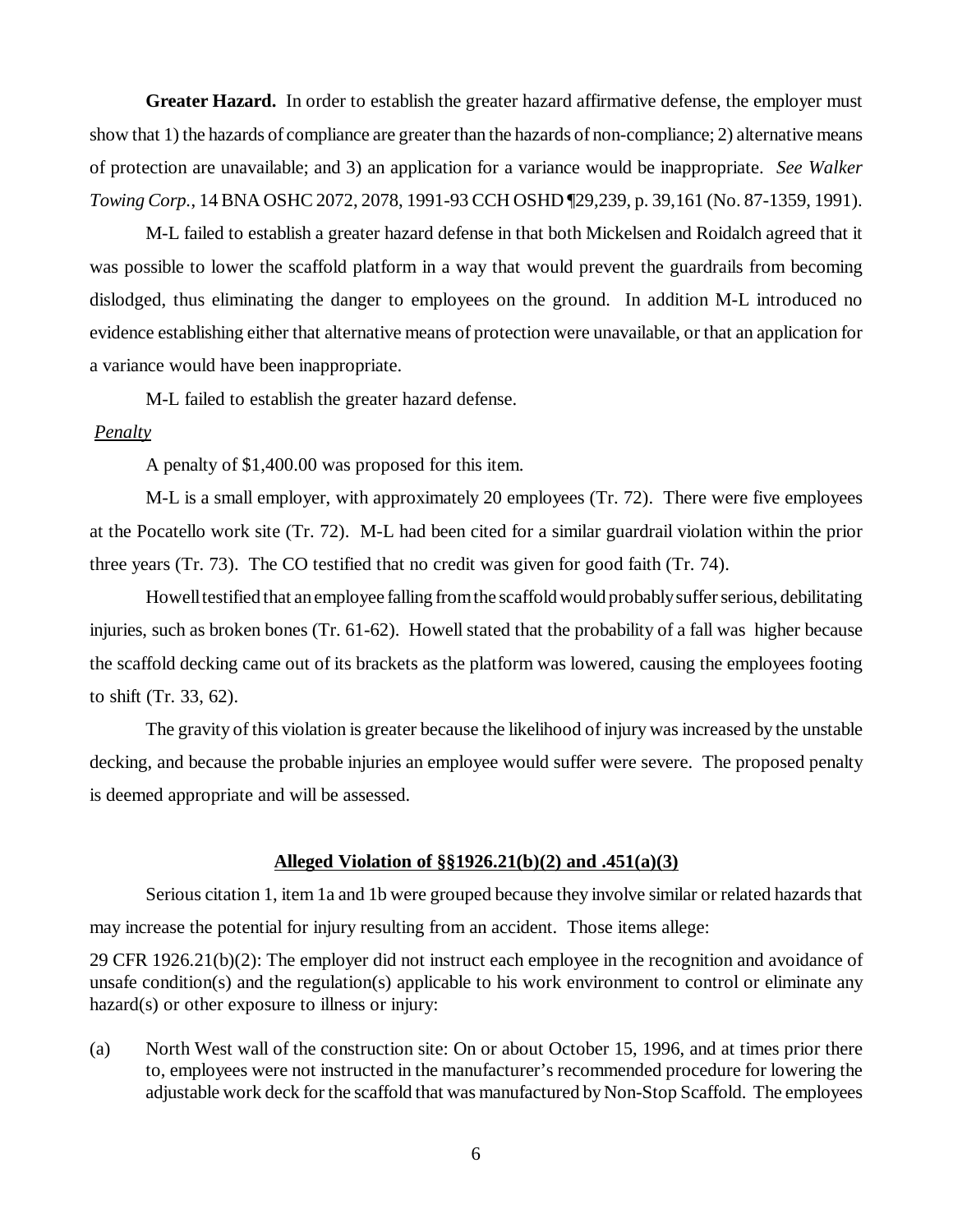were instructed to remove the guard rails which exposed them to an approximate 16 foot fall hazard.

29 CFR 1926.451(a)(3): The employer did not insure that scaffolding was erected, moved, dismantled, or altered under the supervision of competent persons.

(a) A Competent person is one who is knowledgeable in the scaffold standards and who is capable of identifying existing and predictable hazards in the surroundings or working conditions which are unsanitary, hazardous, or dangerous to employees, and has the authorization to and takes prompt corrective measures to eliminate them.

# *Facts*

At the hearing both Roidalch and Mickelsen testified that every employee depicted in Pettaway's video had received training in dismantling scaffolding during safety meetings and on the job (Tr. 93, 98, 117). Among other things, they are instructed not to lower the scaffold deck over 12 to 16 inches at a time (Tr. 96). CO Howell admitted that he did not ask if M-L's employees had been trained in the manufacturer's recommended procedure for lowering the scaffold deck (Tr. 82).

Roidalch testified that he was not present on the worksite on October 15, 1996, and that one Sherrill Rose was acting as foreman on that day (Tr. 67, 118). Roidalch was present, however, at the time of the OSHA inspection. During the inspection he told Howell that he had not reviewed the manufacturer's recommendations for raising and lowering the scaffolding (Tr. 66-67; Exh. R-1).

The Secretary introduced the Assembly and Use Manual from Non-Stop Scaffolding, Inc. That document states at p. 15:

## **Raising the Scaffold**

Once the bricklayers have reached a comfortable working height, their walkboard support can be slid out and their walkboards dropped in place. After that the laborers should raise the scaffold every two courses of block, or every five courses of brick. Start at one end of the scaffold and crank each winch about 10 turns. Repeat this while walking back the other way. That will raise the platform about 16".

In an information sheet provided to Complainant (Tr. 60-61; Exh. P-6), Non-Stop's Justin Breithaupt, Jr., states:

As per page 15 of our Assembly and Use Manual, start at one end of the scaffold and crank each winch about 10 turns. Continuously check to be sure that the planks maintain their required lap over the center of their supports. Each time this process is completed, the Scaffold will be raised about 8". The bricklayers and laborers can continue to work while the scaffold is being raised. Raising the scaffold in this manner presents no hazard to the bricklayers or laborers. Reverse this procedure to lower the scaffold.. . .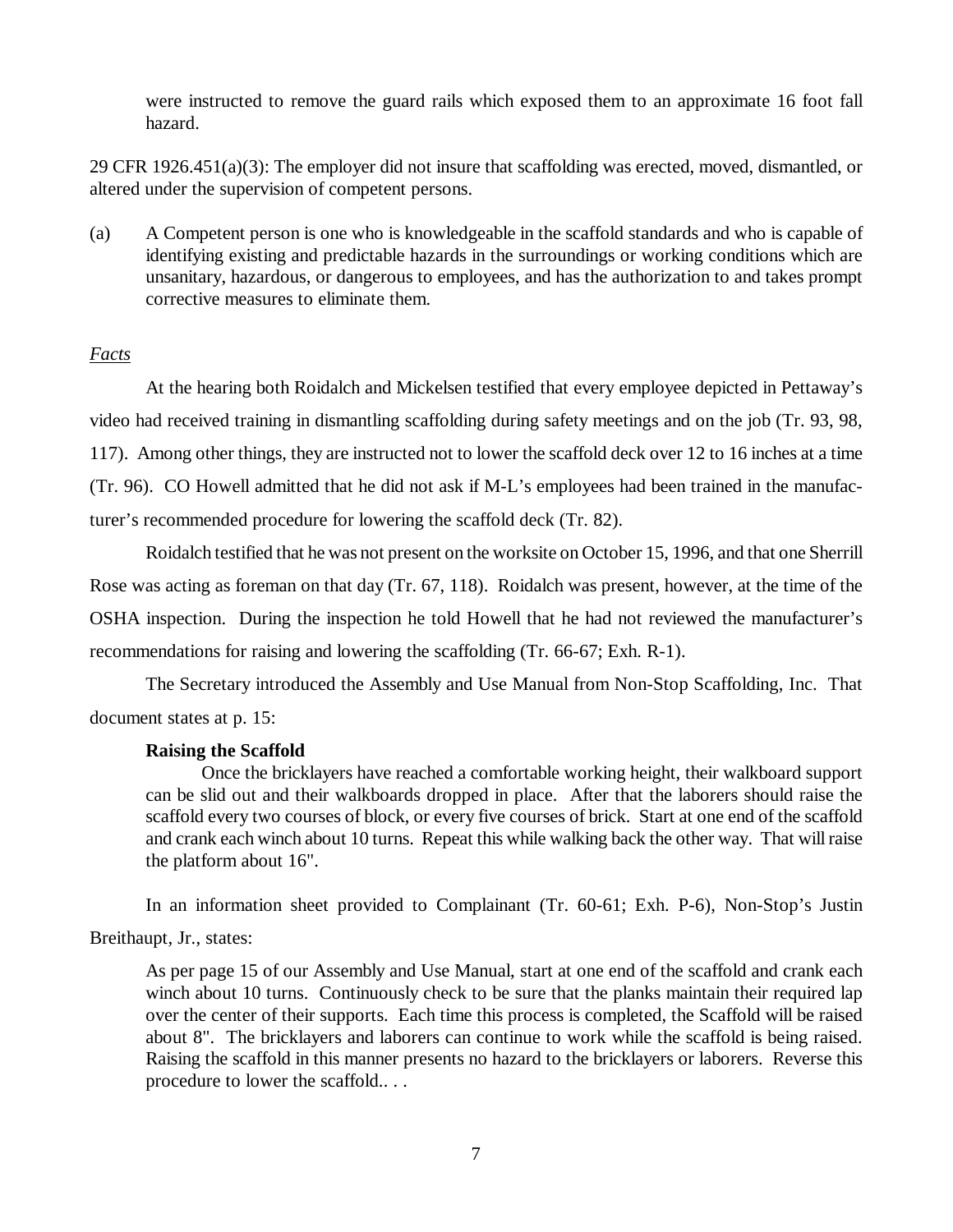At the hearing, Roidalch stated that the manufacturer's procedures introduced by the Secretary were the procedures he had been instructed in by Dan Mickelsen (Tr. 117). Roidalch testified that Sherrill Rose, the acting foreman on October 15, 1996, had been trained in the same procedures (Tr. 67, 118).

Breithaupt testified that in low gear mode, 10 turns will bring the scaffold deck down approximately 5 inches; in high gear mode the deck will come down about 12 ½ inches (Tr. 123). Breithaupt stated that nothing depicted in the Pettaway video fails to conform to the procedures recommended by Non-Stop Scaffolding (Tr. 125).

Finally, Howell admitted that Mickelsen did recognize the fall hazard associated with the scaffold platform (Tr. 83).

#### *Discussion*

**1926.451(a)(3)** provides:

No scaffold shall be erected, moved dismantled, or altered except under the supervision of competent persons.

Complainant made no inquiry into the competence of the supervisor directing the October 15, 1996 dismantling process, Sherrill Rose.

The evidence establishes that Respondent followed all available manufacturer's instructions in lowering the work deck on its Non-Stop scaffolding. Nothing in those instructions specifically addresses the problem of guardrails becoming dislodged during lowering. Both Mickelsen and Roidalch were familiar with OSHA regulations, and recognized the fall hazard associated with removing guardrails from the scaffolding, but determined that the danger to unsuspecting workers below from falling guardrails outweighed the danger to workers on the deck who were alert to the fall hazard.

Though Respondent's resolution of the problem did not conform to the strict requirements of the Act, neither does it demonstrate that M-L's supervisory personnel were incompetent.

In the absence of any evidence supporting this item, the cited violation is vacated.

**1926.21(b)(2)** alleges:

The employer shall instruct each employee in the recognition and avoidance of unsafe conditions and the regulations applicable to his work environment to control or eliminate any hazards or other exposure to illness or injury.

The CO made no effort whatsoever to ascertain whether M-L's employees were instructed in the recognition or avoidance of unsafe conditions or in applicable OSHA regulations, and introduced no